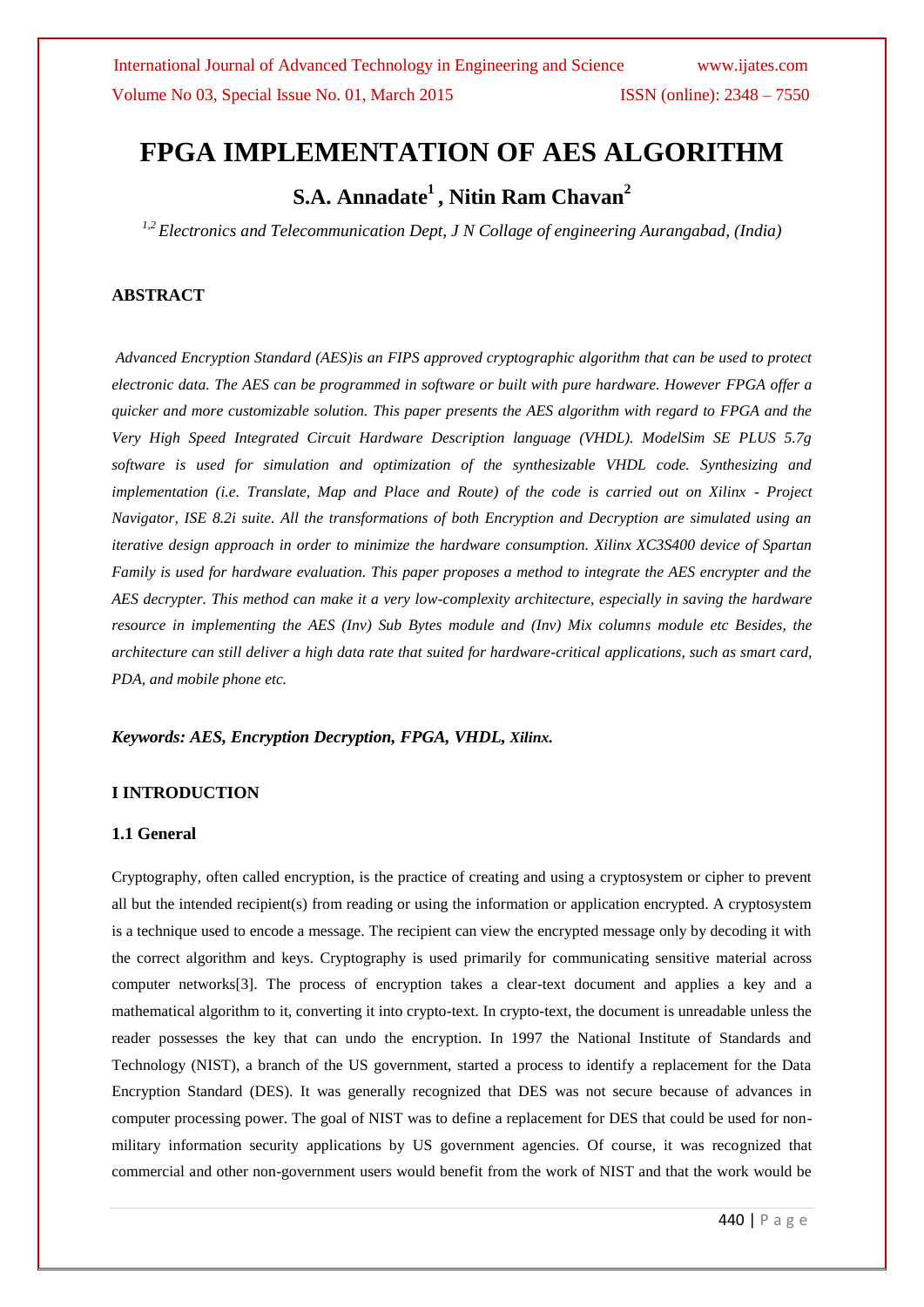generally adopted as a commercial standard. The NIST invited cryptography and data security specialists from around the world to participate in the discussion and selection process. Five encryption algorithms were adopted for study. Through a process of consensus the encryption algorithm proposed by the Belgium cryptographers Joan Daeman and Vincent Rijmen was selected. Prior to selection Daeman and Rijmen used the name Rijndael (derived from their names) for the algorithm[3]. After adoption the encryption algorithm was given the name Advanced Encryption Standard (AES) which is in common use today. In 2000 the NIST formally adopted the AES encryption algorithm and published it as a federal standard under the designation FIPS-197. The full FIPS-197 standard is available on the NIST web site (see the Resources section below). As expected, many providers of encryption software and hardware have incorporated AES encryption into their products[1].

The AES encryption algorithm is a block cipher that uses an encryption key and a several rounds of encryption. A block cipher is an encryption algorithm that works on a single block of data at a time. In the case of standard AES encryption the block is 128 bits, or 16 bytes, in length. The term "rounds" refers to the way in which the encryption algorithm mixes the data re-encrypting it ten to fourteen times depending on the length of the key. This is described in the Wikipedia article on AES encryption. The AES algorithm itself is not a computer program or computer source code. It is a mathematical description of a process of obscuring data. A number of people have created source code implementations of AES encryption, including the original authors[6].

AES encryption uses a single key as a part of the encryption process. The key can be 128 bits (16 bytes), 192 bits (24 bytes), or 256 bits (32 bytes) in length. The term 128-bit encryption refers to the use of a 128-bit encryption key. With AES both the encryption and the decryption are performed using the same key. This is called a symmetric encryption algorithm. Encryption algorithms that use two different keys, a public and a private key, are called asymmetric encryption algorithms. An encryption key is simply a binary string of data used in the encryption process. Because the same encryption key is used to encrypt and decrypt data, it is important to keep the encryption key a secret and to use keys that are hard to guess. Some keys are generated by software used for this specific task. Another method is to derive a key from a pass phrase. Good encryption systems never use a pass phrase alone as an encryption key.NIST was aware of side channel attacks when evaluating all the finalists[2]. Comparing the Rijndael algorithm security against side channel attacks to the other four finalists considered by NIST they concluded:

- Rijndael and Serpent use only Boolean operations, table lookups, and fixed Shifts/rotations. These operations are the easiest to defend against attacks.
- Two fish uses addition, which is somewhat more difficult to defend against Attacks.
- MARS and RC6 use multiplication/division/squaring and/or variable Shift/rotation. These operations are the most difficult to defend.

#### **1.2 Objective**

This paper presents the AES algorithm with regard to FPGA and the Very High Speed Integrated Circuit Hardware Description language (VHDL). ModelSim SE PLUS 5.7g software is used for simulation and optimization of the synthesizable VHDL code. Synthesizing and implementation (i.e. Translate, Map and Place and Route) of the code is carried out on Xilinx - Project Navigator, ISE 8.2i suite.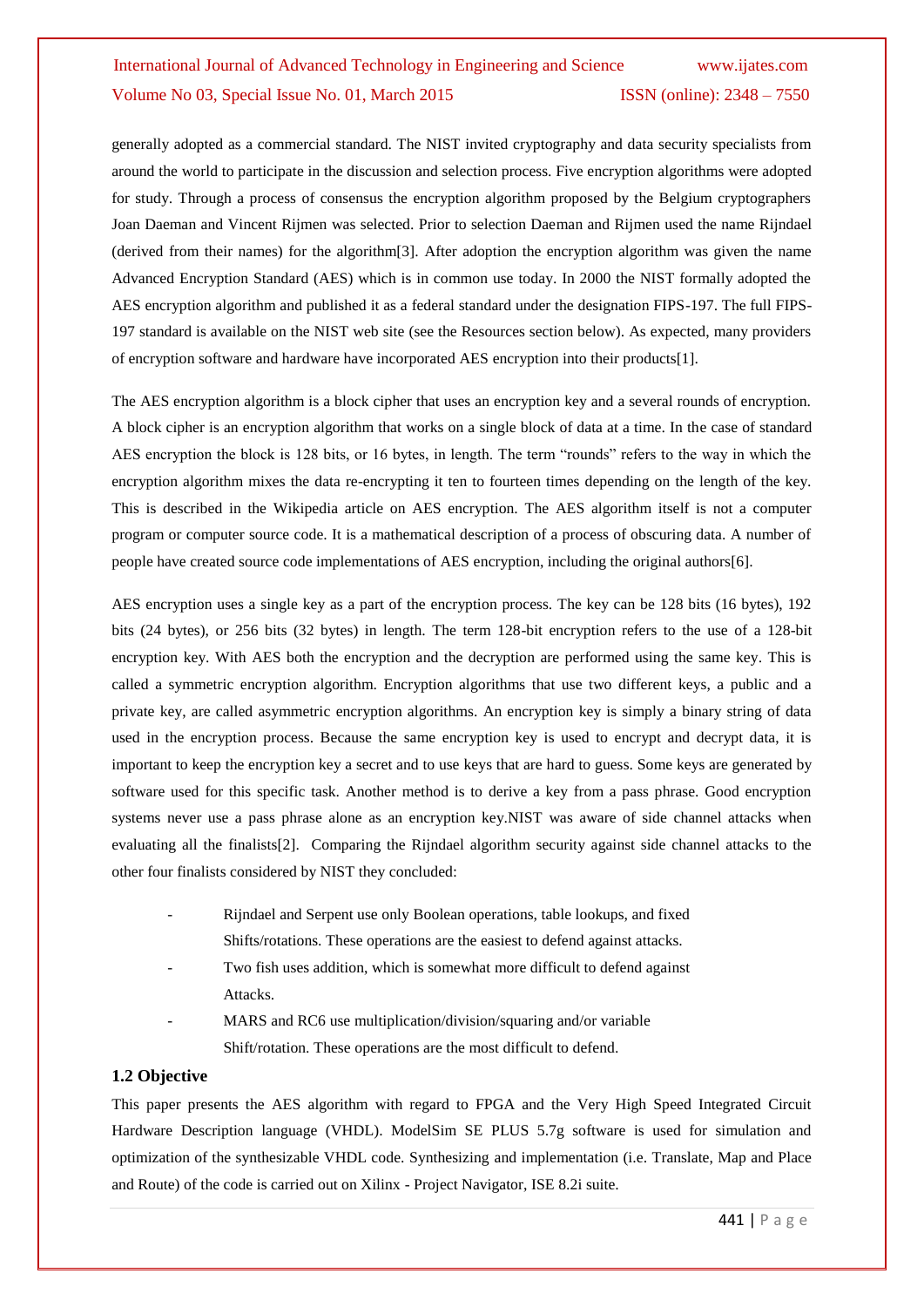#### **1.3 Existing system**

**Data Encryption Standard** (**DES**) is a block cipher (a form of shared secret encryption) that was selected by the National Bureau of Standards as an official Federal Information Processing Standard (FIPS) for the United States in 1976 and which has subsequently enjoyed wide**s**pread use internationally. It is based on a symmetrickey algorithmthat uses a 56-bit key. The algorithm was initially controversial with classified de**s**ign elements, a relatively short key length, and suspicions about a National Security Agency (NSA) backdoor. DES consequently came under intense academic scrutiny, which motivated the modern understanding of block ciphers and their cryptanalysis.

Data Encryption Standardpreviously pre-dominant algorithm for the encryption. It was highly influential in the advancement of modern cryptography in the academic world. DES is now considered to be insecure for many applications. This is chiefly due to the 56-bit key size being too small.There are also some analytical results which demonstrate theoretical weaknesses in the cipher. In recent years, the cipher has been superseded by the Advanced Encryption Standard (AES). Furthermore, DES has been withdrawn as a standard by the National Institute of Standards and Technology.

Encryption algorithm play an important role in communication security where encryption time, Memory usages output byte and battery power are the major issue of concern. The selected encryption AES, DES algorithms are used for performance evaluation. Based on the text files used and the experimental result it was concluded that DES algorithm consumes least encryption time and AES algorithm has least memory usage while encryption time difference is very minor in case of AES algorithm and DES Algorithm.

#### **1.4 Proposed system**

In this proposed System presents various software implementations of the AES algorithm with different data and task parallelism granularity, and shows that AES implementations on a fine grained many-core system can achieve high performance, throughput per unit of chip area and energy efficiency compared to other software platforms. Maximum speed and lesser area by mapping all the four Logical functions of AES to LUTs, ROMs and Block RAMs. The proposed architecture has three parts

- 1. Key Generation Module
- 2. Encryption Module
- 3. Decryption Module.

#### **II HARDWARE IMEMENTATION OF AES**

#### **2.1 General**

A many-core processor is a single computing component with two or more independent actual central processing units (called "cores"), which are the units that read and execute program instructions. The instructions are ordinary CPU instructions such as add, move data, and branch, but the multiple cores can run multiple instructions at the same time, increasing overall speed for programs amenable to parallel computing.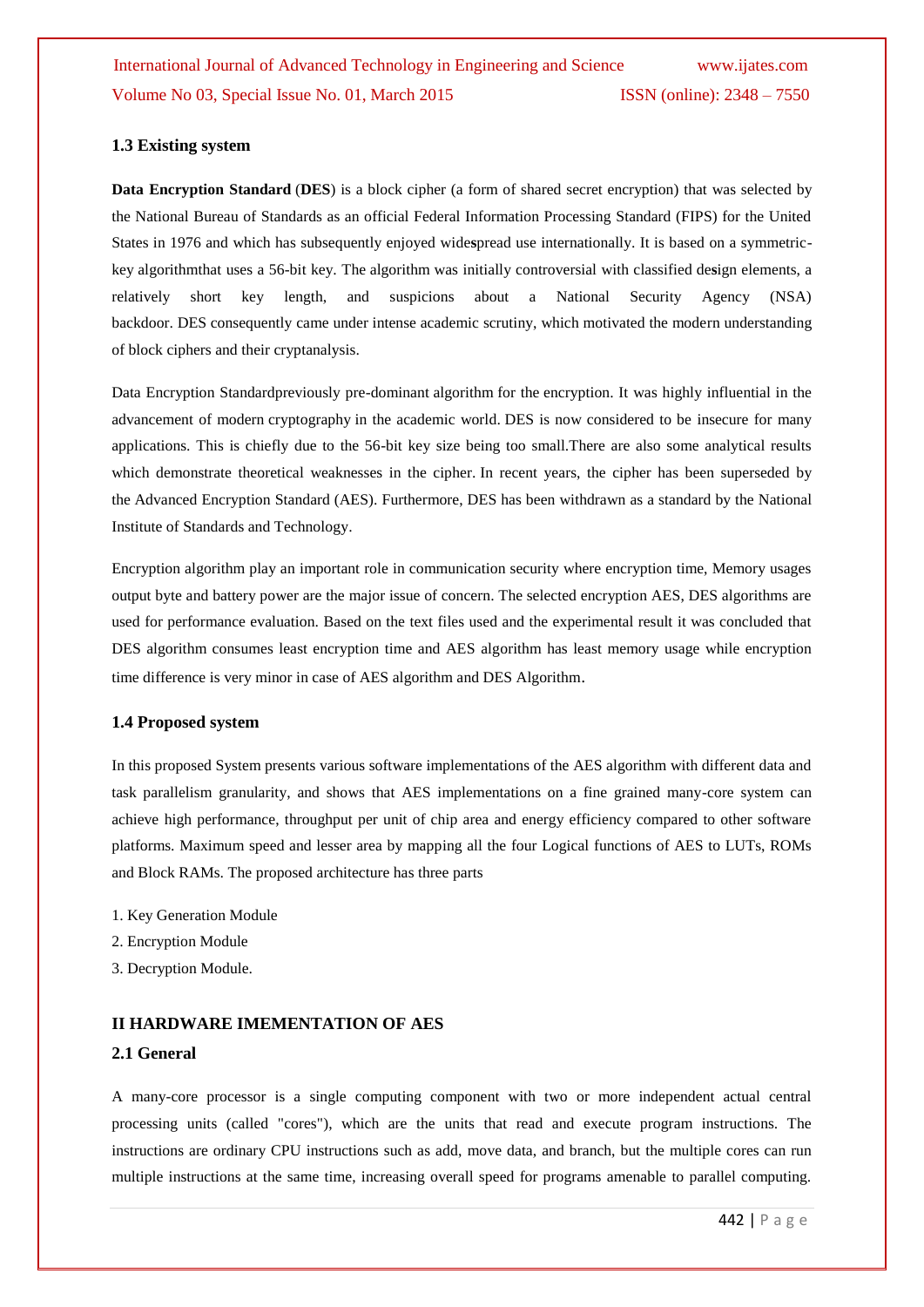Manufacturers typically integrate the cores onto a single integrated circuit die (known as a chip multiprocessor or CMP), or onto multiple dies in a single chip package.

Many-core processors are widely used across many application domains including general-purpose, embedded, network, digital signal processing (DSP), and graphics. The improvement in performance gained by the use of a multi-core processor depends very much on the software algorithms used and their implementation. In particular, possible gains are limited by the fraction of the software that can be run in parallel simultaneously on multiple cores; this effect is described by Amdahl's law. In the best case, so-called embarrassingly parallel problems may realize speedup factors near the number of cores, or even more if the problem is split up enough to fit within each core's cache(s), avoiding use of much slower main system memory. Most applications, however, are not accelerated so much unless programmers invest a prohibitive amount of effort in re-factoring the whole problem. The parallelization of software is a significant ongoing topic of research.

The terms multi-core and dual-core most commonly refer to some sort of central processing unit (CPU), but are sometimes also applied to digital signal processors (DSP) and system-on-a-chip (SoC). The terms are generally used only to refer to multi-core microprocessors that are manufactured on the same integrated circuit die; separate microprocessor dies in the same package are generally referred to by another name, such as multi-chip module. This article uses the terms "multi-core" and "dual-core" for CPUs manufactured on the same integrated circuit, unless otherwise noted.

#### **2.2 AES algorithm modules**

Key board,FPGA,LCD

### **2.3 Module description of FPGA**

**Sub bytes :** The Sub Bytes operation is a nonlinear byte substitution. Each byte from the input state is replaced by another byte according to the substitution box (called the S-box). The S-box is computed based on a multiplicative inverse in the finite field GF  $(2^8)$  and a bitwise affine transformation.

In this module The implementation of the composite field S-BOX is accomplished using combinational logic circuits rather than using pre-stored S-BOX values. S-BOX substitution starts by finding the multiplicative inverse of the number in [7]



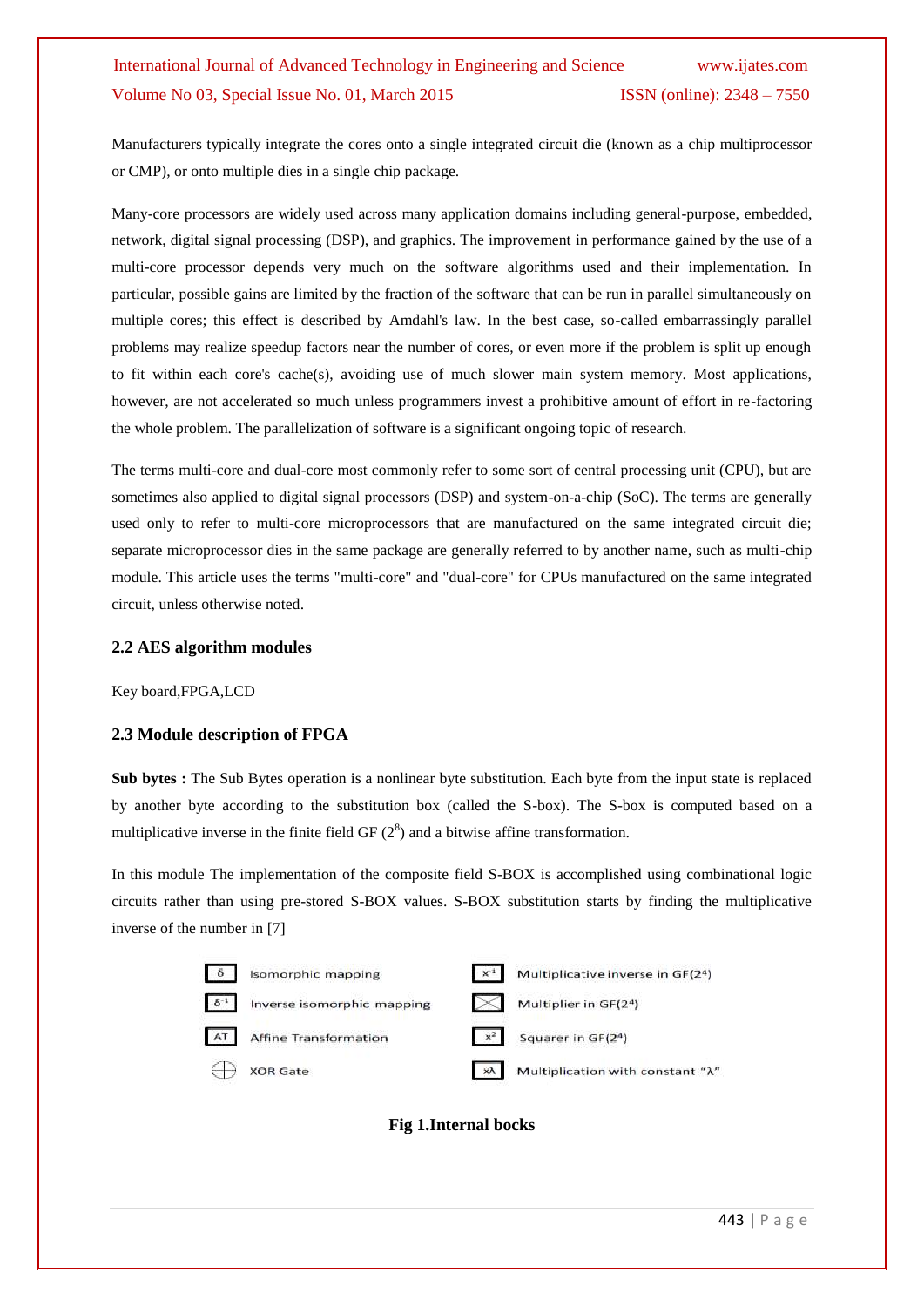**Addition in GF (2^4):**Addition of 2 elements in Galois Field can be translated to simple bitwise XOR operation Addition of 2 elements in Galois Field can be translated to simple bitwise XOR operation.

**GF (2^4) multiplier:** Sub Bytes is a nonlinear transformation that uses 16 byte substitution tables (S-Boxes). An S-Box is the multiplicative inverse of a Galois field GF  $(2^{\wedge}4)$  followed by an affine transformation. Although two Galois Fields of the same order are isomorphic, the complexity of the field operations may heavily depend on the representations of the field elements. Composite field arithmetic can be employed to reduce the hardware complexity. Three multipliers in GF  $(2^4)$  are required as a part of finding the multiplicative inverse in GF (2 $\text{A}$ 8). Fig. shows the GF (2 $\text{A}$ ) multiplier circuit. As can be seen from the figure the GF (2<sup>4</sup>) multipliers consist of 3 GF ( $2<sup>2</sup>$ ) multipliers with 4 XOR Gates and with constant multiplier  $\theta$ . This constant multiplier which has 2 bits input extracts the lower bit output as the higher bit input, while the higher output bit will be the result of XOR operation between the 2 input bits. Full derivation of this multiplier circuit can be found[7].



**Fig 2. GF (2<sup>4</sup> ) Multiplier**

**GF (2^2) Multiplier:** While each finite field is itself not infinite, there are infinitely many different finite fields; their number of elements (which is also called cardinality) is necessarily of the form  $p<sup>n</sup>$  where p is a prime number and n is a positive integer.



**Fig 3.Implimentation of the GF (2^2) multiplier**

GF (2<sup> $\triangle$ </sup>4) squarer:It consists of bitwise xor operation. A bitwise operation operates on one or more bit atterns or binary numerals at the level of their individual bits. It is a fast, primitive action directly supported by the processor, and is used to manipulate values for comparisons and calculations. On simple low-cost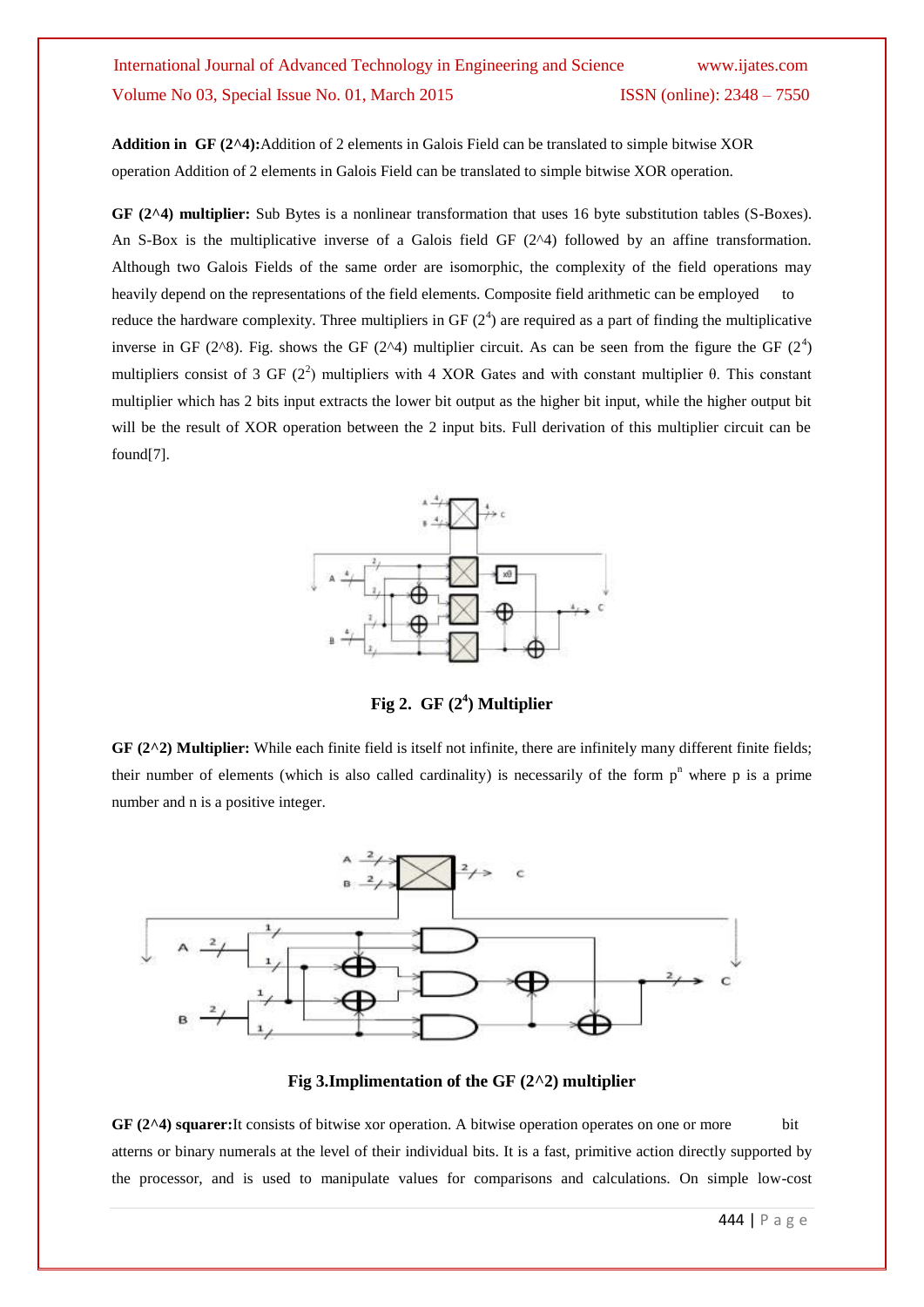processors, typically, bitwise operations are substantially faster than division, several times faster than multiplication, and sometimes significantly faster than addition. While modern high-performance processors usually perform addition and multiplication as fast as bitwise operations, the latter may still be optimal for overall power/performance due to lower resource use.



**Fig 4.Hardware diagram for Squarer in GF (2<sup>4</sup> )**

**Constant multiplier (Xϕ):**

**Constant multiplier (L):**



**Fig 5.Hardware implementation of multiplication with constant Φ**



**Fig 6.Hardware diagram for multiplication with constant**

**S-box:**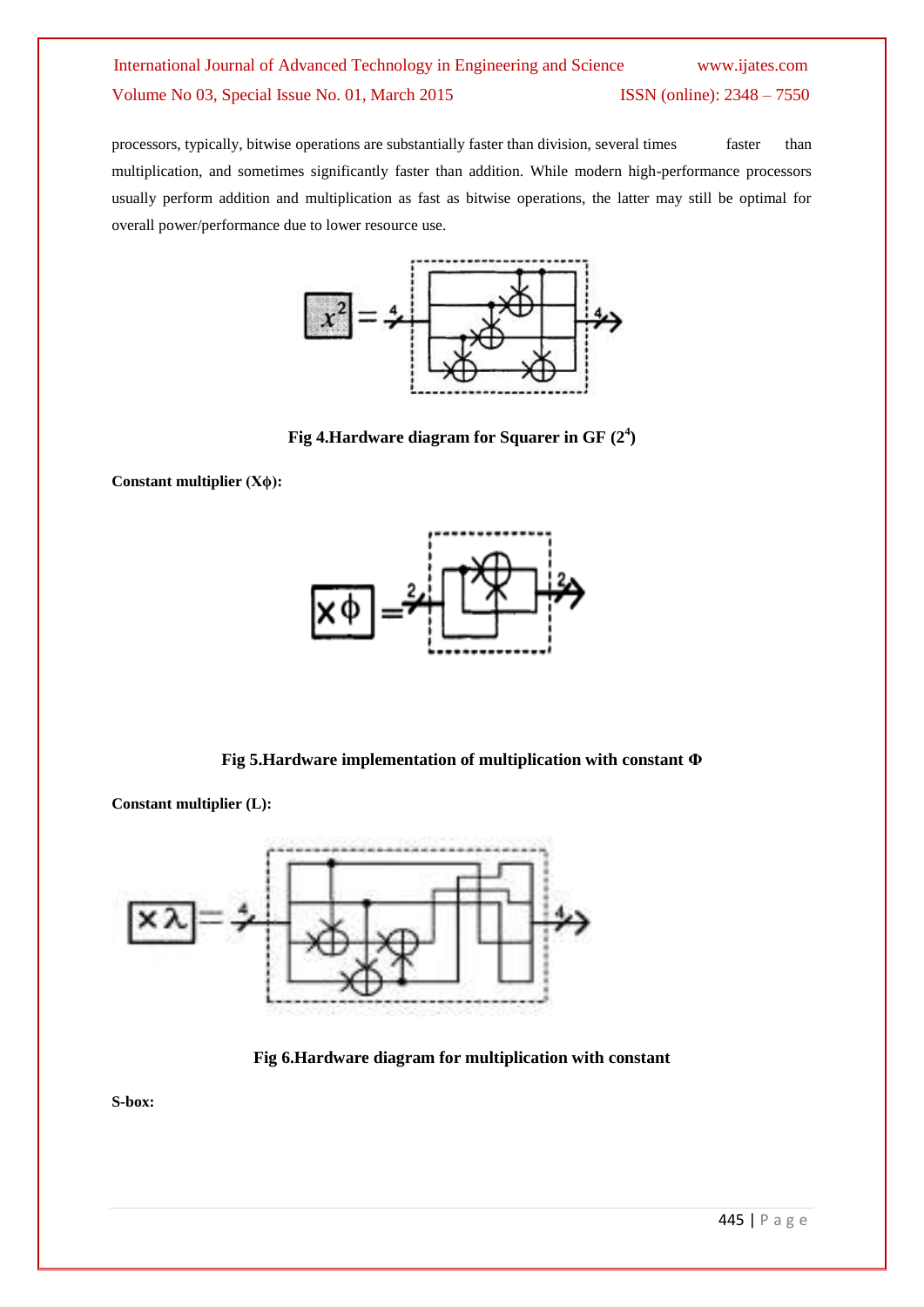

### **Fig 7. Implemented hardware architecture on the FPGA**

#### **AddRoundKeyTransformation**:

In the Add Round Key transformation, a round key is added to the state by Bitwise Exclusive-OR (XOR) operation. Figure below illustrates the Add Round Key. This transformation is the same for both encryption and decryption.



#### **Shift Rows Transformation (Inv Shift Rows):**

Shift Rows is a cyclic shift operation in each row of the State. In this operation, the bytes in the first row of the state do not change. The second, third, and fourth rows shift cyclically to the left one byte, two bytes, three bytes, respectively, as illustrated in Figure. The reverse process, inv Shift Row, operates in reverse order to Shift Rows.

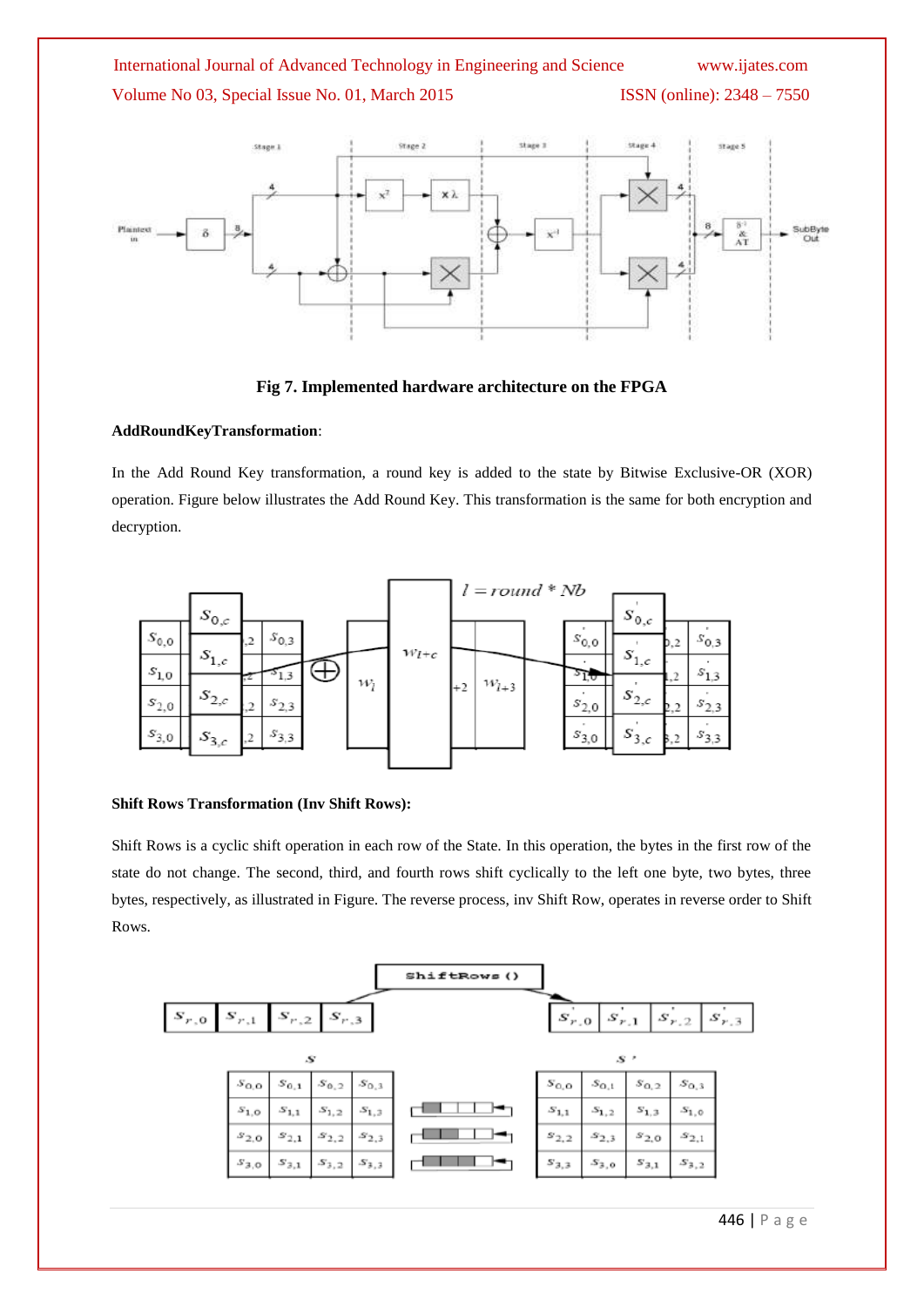#### **Mix Column Transformation (Inv Mix Column):**

The Mix Column transformation is performed independently on the state Column-by-column. Each column is considered as four term polynomial over  $GF(2^8)$  and multiplied by

*a*(*x*) modulo (*x*4 + 1) where  $a(x) = \{03\}x^3 + \{01\}x^2 + \{01\}x + \{02\}$ 

This transformation can be expressed in matrix form as

| $S'_{0,c}$           | $\lceil$ {02} | ${03}$   | $\{01\}$ | $[01]$ $S_{0,c}$ |  |
|----------------------|---------------|----------|----------|------------------|--|
| $S^{\prime}$ .       | $\{01\}$      | (02)     | ${03}$   | ${01} S_{1c}$    |  |
| $S'_{2,\varepsilon}$ | $\{01\}$      | $\{01\}$ | ${02}$   | $[03]$ $S_{2,c}$ |  |
| $S_{\alpha}$         | ${O3}$        | ${01}$   | $\{01\}$ | $[02]$ $S_{3,c}$ |  |

For *invMixColumn()*, replace  $a(x) = {0E}x^3 + {09}x^2 + {0D}x + {0B}$ .

|                          |                        |                       | MixColumns() |                    |           |           |           |
|--------------------------|------------------------|-----------------------|--------------|--------------------|-----------|-----------|-----------|
| $S_{0,c}$ .<br>$s_{0,0}$ | $s_{0,2}$              | $s_{0,3}$             |              | $s_{0,0}$          | $s_{0,c}$ | $s_{0,2}$ | 50.3      |
| $S_{1,c}$<br>$s_{1,0}$   | $S_{1,2}$              | $S_{1,2}$             |              | $s_{1,0}^{\prime}$ | $s_{1,c}$ | $s_{1,2}$ | $S_{1,3}$ |
| $s_{2,0}$                | $s_{2,c}$<br>$s_{2,2}$ | $\mathcal{S}_{2,3}$ . |              | $S_{2,0}$          | $s_{2,c}$ | 2,2       | $S_{2,3}$ |
| $S_{3,c}$<br>$s_{3,0}$   | $S_{3,2}$              | $S_{3,3}$             |              | $s_{3,0}$          | $S_{3,c}$ | 3,2       | $S_{3,3}$ |

#### **Small Encryption:**

The Small model implements an AES cipher on FPGA with the fewest processing Elements. As shown in bellow Fig, it requires at least eight blocks to implement an AES cipher with online key expansion process, since each Block on FPGA has only a 128 X 32-bit instruction memory and a 128 X 16-bit data memory[5].



### **III SIMULATION AND RESULTS**

VHDL is used as the hardware description language because of the flexibility to exchange among environments. The software used for this work is Xilinx ISE and the waveforms are simulated with the help of model sim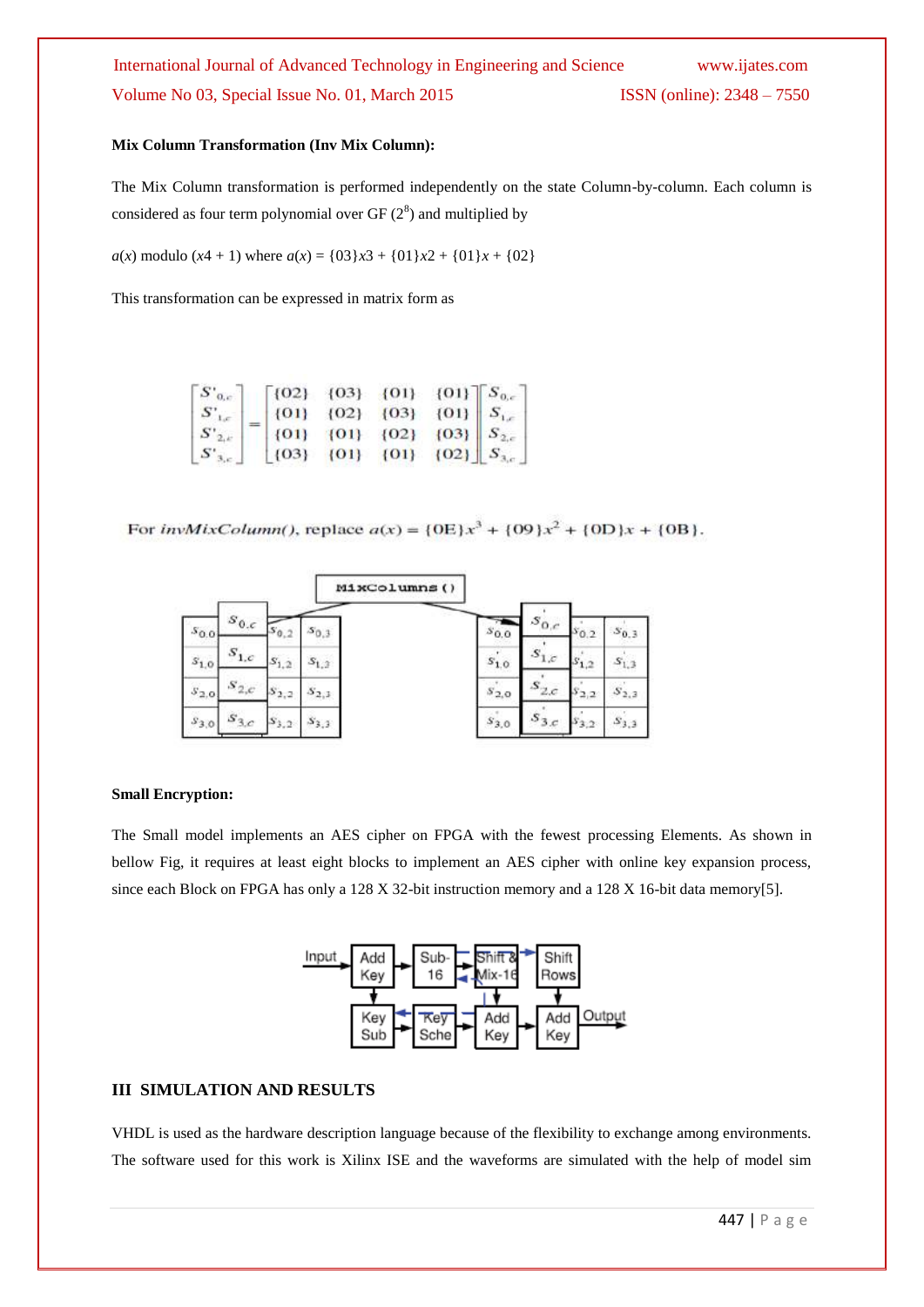simulator. This is used for writing, debugging, simulating and checking the performance results using the simulation tools available on Xilinx ISE. The delay is calculated with three different Device families [7].

Snapshot is nothing but every moment of the application while running. It gives the clear elaborated of application. It will be useful for the new user to understand for the future steps.

### **3.1 VARIOUS SNAPSHOTS**

#### **Encryption top module**

| <b>ISm PAMI-IDetail acts</b> |                            |              |              |             |                                                                                                                                                                          |              |                                        |                                    |                                    |               | <b>REMARKS</b> |
|------------------------------|----------------------------|--------------|--------------|-------------|--------------------------------------------------------------------------------------------------------------------------------------------------------------------------|--------------|----------------------------------------|------------------------------------|------------------------------------|---------------|----------------|
|                              | Window<br>Livest Help      |              |              |             |                                                                                                                                                                          |              |                                        |                                    |                                    |               | 118            |
|                              |                            |              |              |             | 0 3 H 1 0 2 2 2 3 4 3 ± 1 1 0 3 4 5 6 7 1 0 3 4 1 0 3 4 5                                                                                                                |              |                                        |                                    |                                    |               |                |
|                              |                            |              |              |             |                                                                                                                                                                          |              |                                        |                                    |                                    | 1.040, 300 pm |                |
|                              |                            |              |              |             |                                                                                                                                                                          |              |                                        |                                    |                                    |               |                |
| <b>Name</b><br>ğ             | Volum                      | 1,139,500 pm | 1.039,600 pm | .035.700 pm | 1,229,800 pm                                                                                                                                                             | 1.039,930.pe | 1.046.000 mm                           | 1940, 200 px                       | 1,041,200 pm<br><b>The Company</b> | 地震器           | 1.040.400 p    |
| $n$ the                      |                            |              |              |             |                                                                                                                                                                          |              |                                        |                                    |                                    |               |                |
| <b>NE</b> databrillitie      | 10031010118010111          |              |              |             |                                                                                                                                                                          |              |                                        |                                    |                                    |               |                |
| PE ANVILLER                  | <b>FIRM WILL FEEL FILM</b> |              |              |             |                                                                                                                                                                          |              | 10:10 10:10:33 \$315:10 10:13:30 10:11 | 2012/03/01 20:00 12:00 22:00 23:00 |                                    |               |                |
| dataparti 27:01              | 11111001081000100          |              |              |             |                                                                                                                                                                          |              |                                        |                                    |                                    |               |                |
| My datain13.2730             | 110110101188001418         |              |              |             |                                                                                                                                                                          |              |                                        |                                    |                                    |               |                |
| W keya p.zz.o)               | 101010101010101010         |              |              |             |                                                                                                                                                                          |              |                                        |                                    |                                    |               |                |
| <b>M</b> 40 outfit/10        | 011100001110000101         |              |              |             |                                                                                                                                                                          |              |                                        |                                    |                                    |               |                |
| rl auti127/8                 | 1811151188181115           |              |              |             |                                                                                                                                                                          |              |                                        |                                    |                                    |               |                |
| <b>W</b> Q out(127:0)        | 11001000111101001          |              |              |             |                                                                                                                                                                          |              |                                        |                                    |                                    |               |                |
| M d outilize                 | 10000010111010111          |              |              |             |                                                                                                                                                                          |              |                                        |                                    |                                    |               |                |
| Mar. of 0.45127.00           | 011011100111011101         |              |              |             |                                                                                                                                                                          |              |                                        |                                    |                                    |               |                |
| 15.64S17/S                   | 10001111000110100          |              |              |             |                                                                                                                                                                          |              |                                        |                                    |                                    |               |                |
| <b>No. 6. out(127:0)</b>     | 100101113102100018         |              |              |             |                                                                                                                                                                          |              |                                        |                                    |                                    |               |                |
| <b>M</b> d. out127/t         | 101000101810011001         |              |              |             |                                                                                                                                                                          |              |                                        |                                    |                                    |               |                |
| ■ 长 out127年                  | 101001010000000101         |              |              |             |                                                                                                                                                                          |              |                                        |                                    |                                    |               |                |
| <b>M</b> # 04(1374)          | 811110001111110100         |              |              |             | ELLI IDDO EELLI ID IDDO IELLI IDDO IDDOSIO IDDO EELLI ILDD SO SELLIO SESSESSIO SOLI ILDDOOD BLLTI LLO DO LI IDDOLI IE ID DO LE LEGOLI ILLI IDDOLE ILLI IDDOLI ILLI IDDOL |              |                                        |                                    |                                    |               |                |
| <b>Rd</b> beyout21127:01     | 0000011132E001180          |              |              |             |                                                                                                                                                                          |              |                                        |                                    |                                    |               |                |
| <b>ME REPORTS 2737</b>       | 100101001001011110         |              |              |             |                                                                                                                                                                          |              |                                        |                                    |                                    |               |                |
| <b>Ruf</b> keyoubil 27.01    | 00010001010303301          |              |              |             |                                                                                                                                                                          |              |                                        |                                    |                                    |               |                |
| <b>M</b> seyout53.27.9       | 00010181111100118          |              |              |             |                                                                                                                                                                          |              |                                        |                                    |                                    |               |                |
| <b>N</b> keyouts 1.27.00     | 1000004118000100           |              |              |             | 000000 118009019000 1130000111300381131900311130030300001300301801901901901901910303011103138103081180011101110111011001010                                              |              |                                        |                                    |                                    |               |                |
| M terooth 27.00              | 8330000183331101           |              |              |             |                                                                                                                                                                          |              |                                        |                                    |                                    |               |                |
| <b>MA</b> keybodd [127.0]    | 121100011821000101         |              |              |             |                                                                                                                                                                          |              |                                        |                                    |                                    |               |                |

#### **Round operation**

|                             | Window Layout Help                                                                 |         |                                                                                                                                                                                                                                      |               |  |              |              |                       | $-101 +$   |
|-----------------------------|------------------------------------------------------------------------------------|---------|--------------------------------------------------------------------------------------------------------------------------------------------------------------------------------------------------------------------------------------|---------------|--|--------------|--------------|-----------------------|------------|
|                             | 日 5 米田 3 × 8 10 × 8 内 3 × 1 0 元日 コー メガ メメタメ 3 まま 1 の 1 日 2 ズ 120 × 3 日 日 2 0 × 0 1 |         |                                                                                                                                                                                                                                      |               |  |              |              |                       |            |
|                             |                                                                                    |         |                                                                                                                                                                                                                                      |               |  |              |              | <b>Like Like Disk</b> |            |
|                             |                                                                                    |         |                                                                                                                                                                                                                                      |               |  |              |              |                       |            |
| <b>Name</b>                 | <b>Vokan</b>                                                                       |         | L994.200 pc   L994.30  pc   L995.90  pc   L995.90  pc   L995.90  pc   L999.30  pc                                                                                                                                                    |               |  | 1.999.000 pm | 1,999,900 ps | 2,000,000 pm          | 2,000, 200 |
| <b>▶ 해</b> kGd              | 11.41                                                                              |         |                                                                                                                                                                                                                                      | <b>GIES</b>   |  |              |              |                       |            |
|                             |                                                                                    | 1606901 | a n an na                                                                                                                                                                                                                            | .             |  |              |              |                       |            |
| <b>NE sutain注27点</b>        | 85511610101051510                                                                  |         |                                                                                                                                                                                                                                      |               |  |              |              |                       |            |
| PE Environment              | <b>ASSESSMENT</b>                                                                  |         | <u>Third provided the control of the state that the control the control of the control the control the control the control the control the control the control the control the control the control the control the control the c</u> |               |  |              |              |                       |            |
| <b>M</b> beyout 1170        | 0010011000021160                                                                   |         |                                                                                                                                                                                                                                      |               |  |              |              |                       |            |
| <b>NE</b> toundout3.7185    | 9010330100035198                                                                   |         |                                                                                                                                                                                                                                      |               |  |              |              |                       |            |
| M sawind (1270)             | 03311010101001010                                                                  |         |                                                                                                                                                                                                                                      |               |  |              |              |                       |            |
| <b>M</b> bewelft27df        | 18181010181818151                                                                  |         | <u>TESOS ELEGIO ELEGIO ELEGIO ELEGIO DI EGGIO ELEGIO ELEGIO ELEGIO ELEGIO ELEGIO ELEGIO ELEGIO ELEGIO ELEGIO ELEGIO ELEGIO ELEGIO ELEGIO ELEGIO ELEGIO ELEGIO ELEGIO ELEGIO ELEGIO ELEGIO ELEGIO ELEGIO ELEGIO ELEGIO ELEGIO ELE</u> |               |  |              |              |                       |            |
| <b>Ruf</b> keyouth 3:77:01  | <b>SELEDIIDOGGELIED</b>                                                            |         |                                                                                                                                                                                                                                      |               |  |              |              |                       |            |
| <b>W</b> reundeutiliting    | 00101101000111000                                                                  |         |                                                                                                                                                                                                                                      |               |  |              |              |                       |            |
| <b>RA</b> 100 0270          | 10100010                                                                           |         |                                                                                                                                                                                                                                      | ni social     |  |              |              |                       |            |
| $+ 12.402 + 0.07$           | ilssicco                                                                           |         |                                                                                                                                                                                                                                      | 11001000      |  |              |              |                       |            |
| ▶ <sup>12</sup> 502, (87/8) | 10030011                                                                           |         |                                                                                                                                                                                                                                      | 10010011      |  |              |              |                       |            |
| <b>图 b03</b> (四乙烷)          | 31551100                                                                           |         |                                                                                                                                                                                                                                      | anti-hi       |  |              |              |                       |            |
| ● 310, 127.0                | 00000110                                                                           |         |                                                                                                                                                                                                                                      | ODDOC-11T     |  |              |              |                       |            |
| <b>型</b> kt1.90次            | 11111100                                                                           |         |                                                                                                                                                                                                                                      | muito         |  |              |              |                       |            |
| ■ 112,000                   | 30001111                                                                           |         |                                                                                                                                                                                                                                      | 00001111      |  |              |              |                       |            |
| <b>RM</b> M15 starting      | 11211100                                                                           |         |                                                                                                                                                                                                                                      | <b>TELEST</b> |  |              |              |                       |            |
| ■ 3.20 m2.01                | 15511100                                                                           |         |                                                                                                                                                                                                                                      | nisier milit  |  |              |              |                       |            |
| M 673, 1970                 | 11100011                                                                           |         |                                                                                                                                                                                                                                      | 11100011      |  |              |              |                       |            |
| ■ 122, 607/8                | 11111101                                                                           |         |                                                                                                                                                                                                                                      | 1111101       |  |              |              |                       |            |
| ■ 421, 007 年                | 11010001                                                                           |         |                                                                                                                                                                                                                                      | 100001        |  |              |              |                       |            |
| ● 130, 02点                  | itatédoi                                                                           |         |                                                                                                                                                                                                                                      | 11010001      |  |              |              |                       |            |
| ■ 631, (974)                | 11101111                                                                           |         |                                                                                                                                                                                                                                      | monn          |  |              |              |                       |            |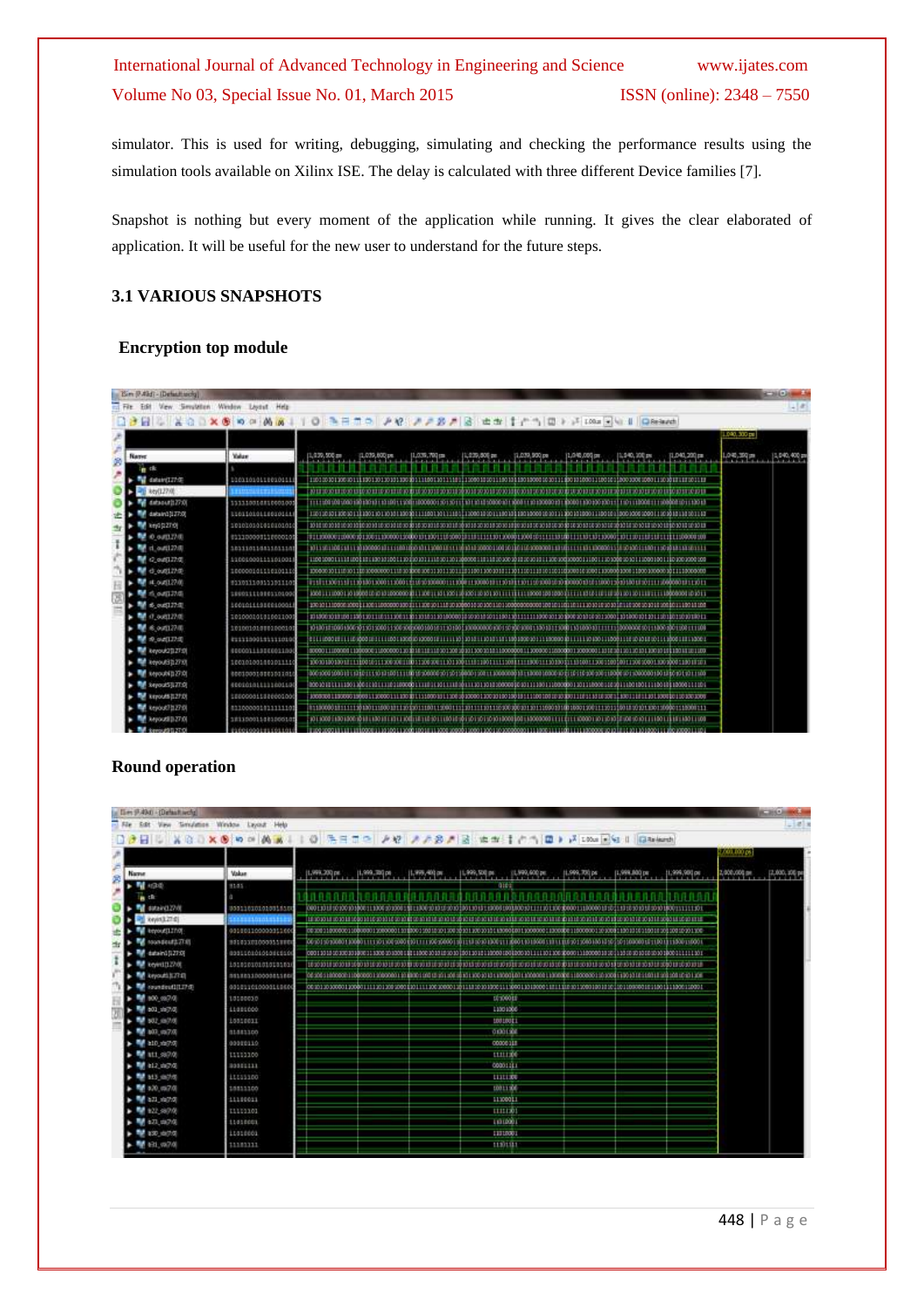## **Decryption**

## **Block**

|                                                                       | Hele<br>Window<br>Leegat |                                                                                                                                                                                                                                 |               |            |             |              |              |              |                | $-81$         |
|-----------------------------------------------------------------------|--------------------------|---------------------------------------------------------------------------------------------------------------------------------------------------------------------------------------------------------------------------------|---------------|------------|-------------|--------------|--------------|--------------|----------------|---------------|
| コクロ → ※00×6 の ○ 内 ※ 110 ろロニュ ノゼ ノノカノ 2 セカ 11つ ロ → 4 000 円 4 1 円 000 m |                          |                                                                                                                                                                                                                                 |               |            |             |              |              |              | (1,000,000 ps) |               |
| Name                                                                  | Volue                    | 1,999,992.ps<br>.999,991 ps                                                                                                                                                                                                     | 1.999, 994 ps | ,999,995ps | ,999,994 ps | 1,999,997,pr | 1.993,998.ps | 1,999,999 ps | 2,000,000 ps   | $2,000,001$ p |
| uphertext0.27/0                                                       | \$550000008880000        |                                                                                                                                                                                                                                 |               |            |             |              |              |              |                |               |
| key(1,170)                                                            | 19911001181110           |                                                                                                                                                                                                                                 |               |            |             |              |              |              |                |               |
| <b>M</b> succed 201                                                   | 855800011008881110       |                                                                                                                                                                                                                                 |               |            |             |              |              |              |                |               |
| tound2keyb1L27:01                                                     | 12030010010033311        | 00000 10010000 1103000 111000001110000 100300 10030 100300 10130000 11100000 1010000 11110000 110300 10030 10030 10030 10030 10030 10030 10030 10030 10030 10030 10030 10030 10030 10030 10030 10030 10030 10030 10030 10030 10 |               |            |             |              |              |              |                |               |
| round2key33.21:0)                                                     | 100001011000011110       |                                                                                                                                                                                                                                 |               |            |             |              |              |              |                |               |
| Mars and Supple To The                                                | 15800011188881111        | 808006113008011188008111180001138801111880818018000120100101130800011130800111188001118000111890011188001801880018800011880018010100011                                                                                         |               |            |             |              |              |              |                |               |
| M roundlice/412791                                                    | 1000111100001110         | 0000111110000111880001111000011188000118800011890010010010010111100001111100001111890011110000111018000118000118000118000101100001101000011010000110100011                                                                      |               |            |             |              |              |              |                |               |
| M NoundDiverS22731                                                    | 1001011100001110         |                                                                                                                                                                                                                                 |               |            |             |              |              |              |                |               |
| M tound2kry63.27:01                                                   | 12500110120201111        | 201001100000111880001111800011188101201201201201201201201201001112080011201008811112088011118000111011018010108100101120100101120100101                                                                                         |               |            |             |              |              |              |                |               |
| M round2key73.27:01                                                   | 110001111000011110       |                                                                                                                                                                                                                                 |               |            |             |              |              |              |                |               |
| <b>Manufacture</b>                                                    | 88800111558801111        | (00800) [11 1008011 12800811 11800811 12801811810818118100101101001011000001111000011111000811111000811111008011111008011110080112000011011010010110100001                                                                      |               |            |             |              |              |              |                |               |
| M roundDoy(9)LZTER                                                    | 10011100100001111        |                                                                                                                                                                                                                                 |               |            |             |              |              |              |                |               |
| <b>M</b> roond2key00127dE                                             | 151100011008611110       |                                                                                                                                                                                                                                 |               |            |             |              |              |              |                |               |
|                                                                       |                          |                                                                                                                                                                                                                                 |               |            |             |              |              |              |                |               |

## **RTL schematic**

## **Encryption:**

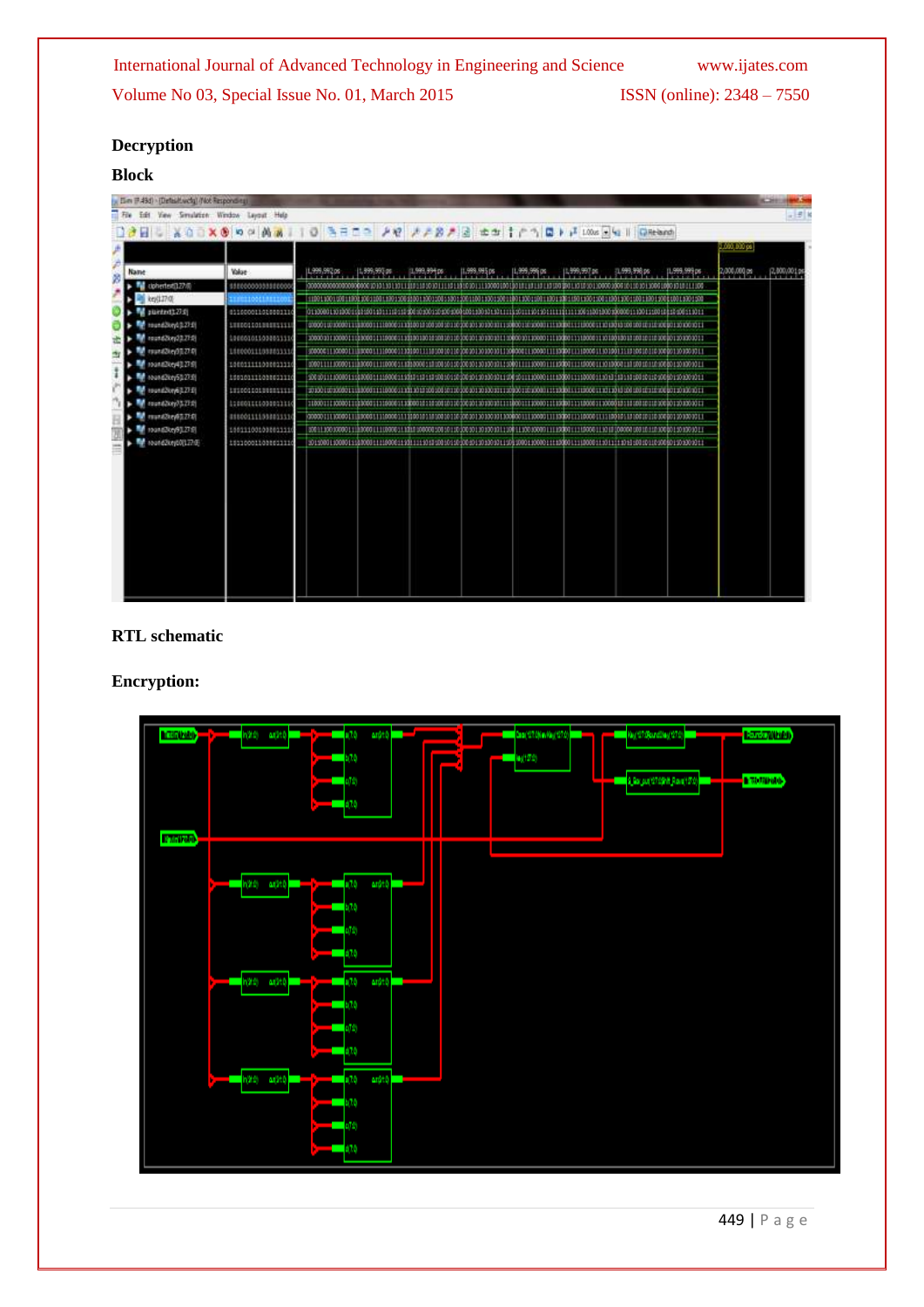## **Decryption:**



### **IV CONCLUSION**

The combination of a simple, portable and efficient AES cryptographic algorithm implemented in VHDL source code provides an excellent platform for high security applications. A synthesizable VHDL code is developed for the implementation of both encryption and decryption process. Each program is tested with Spartan 3 FPGA device and output results are verified. Encryption and decryption routines are fully functional at 50 and 100 MHz The software generated key expansion was simulated and run on hardware without the keyboard input and LCD output. Thus, AES can indeed be implemented with reasonable efficiency on an FPGA.

### **REFERENCES**

- [1] National Inst. Of Standards and Technology, "Federal Information Processing Standard Publication 197, the Advanced Encryption Standard (AES)," Nov. 2001
- [2] J. Daemen and V. Rijmen," AES Proposal: Rijndael," AES Algorithm Submission, Sept. 1999
- [3] William Stallings, Cryptography and Network Security, Principles and Practices, 4th ed. Pearson Education, pp. 134-161, 2006
- [4] Charlie Kaufman, Radia Perlman, Mike Speciner, Network Security, Private Communication in a Public World, 2nd ed. Pearson Education, pp. 41-114, 2006
- [5] Wayne Wolf, "FPGA-Based System Design, Pearson Education, pp. 17-37
- [6] Xinmiao Zhang and Keshab K. Parhi, "Implementation Approaches for the Advanced Encryption Standard Algorithm," IEEECircuits and systems Magazine, vol. 2, no. 4, pp. 24–46, 2003